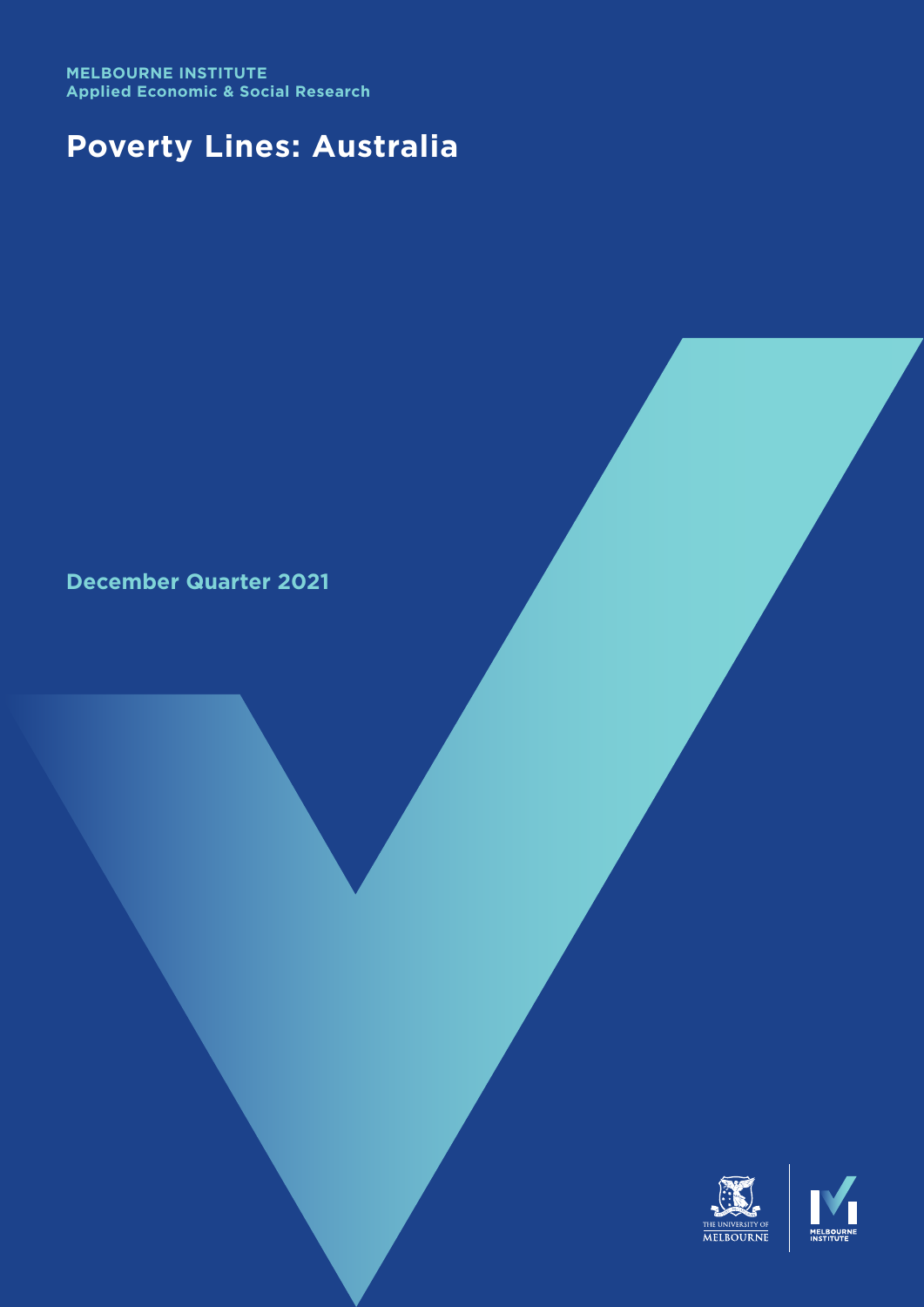# Melbourne Institute: Applied Economic & Social Research

# **POVERTY LINES: AUSTRALIA ISSN 1448-0530 DECEMBER QUARTER 2021**



#### **What are the Poverty Lines?**

Poverty lines are income levels designated for various types of income units. If the income of an income unit is less than the poverty line applicable to it, then the unit is considered to be in poverty. An income unit is the family group normally supported by the income of the unit.

#### **How the Poverty Lines are Calculated**

The poverty lines are based on a benchmark income of \$62.70 per week for the December quarter 1973 established by the Henderson poverty inquiry. The benchmark income was the disposable income required to support the basic needs of a family of two adults and two dependent children. Poverty lines for other types of family are derived from the benchmark using a set of equivalence scales. The poverty lines are updated to periods subsequent to the benchmark date using an index of per capita household disposable income. A detailed description of the calculation and use of poverty lines is published in the *Australian Economic Review,* 4th Quarter 1987 and a discussion of their limitations is published in the *Australian Economic Review*, 1st Quarter 1996.

#### **The Poverty Lines for the December Quarter 2021**

The Melbourne Institute of Applied Economic and Social Research has updated the poverty line for Australia to the December quarter 2021. Inclusive of housing costs, the poverty line is \$1,143.80 per week for a family comprising two adults, one of whom is working, and two dependent children. This is a decrease of \$6.93 from the poverty line for the previous quarter (September 2021). Poverty lines for the benchmark household and other household types are shown in Table 1.

#### **The Poverty Lines are Estimates**

As has been stated in paragraph 2, the poverty lines are based on an index of per capita household disposable income. The index is calculated from estimates of household disposable income and population provided by the Australian Bureau of Statistics (ABS). Because the index is based on estimates, the poverty lines themselves will be estimates. As more information becomes available,

the ABS may update population and household disposable income estimates for previous quarters. Whenever these estimates are changed, it is necessary to re-estimate the poverty lines. Accordingly, in addition to providing estimates of current poverty lines, we provide sufficient information for readers to calculate poverty lines for all quarters dating back to December 1973.

#### **Table 1: Poverty Lines: Australia, December Quarter, 2021 a, b**

|                              | Including   | Other than  |
|------------------------------|-------------|-------------|
|                              | Housing     | Housing     |
| Income Unit                  | \$ per week | \$ per week |
| <b>Head in workforce</b>     |             |             |
| Couple                       | 814.61      | 595.81      |
| Couple plus 1                | 979.21      | 740.61      |
| Couple plus 2                | 1143.80     | 885.42      |
| Couple plus 3                | 1308.39     | 1030.22     |
| Couple plus 4                | 1472.99     | 1173.42     |
| Single person                | 608.96      | 409.82      |
| Single parent plus 1         | 781.79      | 562.86      |
| Single parent plus 2         | 946.27      | 707.67      |
| Single parent plus 3         | 1110.86     | 852.47      |
| Single parent plus 4         | 1275.45     | 997.28      |
| <b>Head not in workforce</b> |             |             |
| Couple                       | 699.43      | 480.51      |
| Couple plus 1                | 864.03      | 625.43      |
| Couple plus 2                | 1028.62     | 770.23      |
| Couple plus 3                | 1193.21     | 915.04      |
| Couple plus 4                | 1357.80     | 1058.24     |
| Single person                | 493.78      | 294.64      |
| Single parent plus 1         | 666.49      | 447.68      |
| Single parent plus 2         | 831.08      | 592.49      |
| Single parent plus 3         | 995.68      | 737.29      |
| Single parent plus 4         | 1160.27     | 882.10      |

*Notes:* (a) Based on seasonally adjusted household disposable income per head per week for the December quarter 2021 of \$973.54.

(b) All figures refer to income after tax.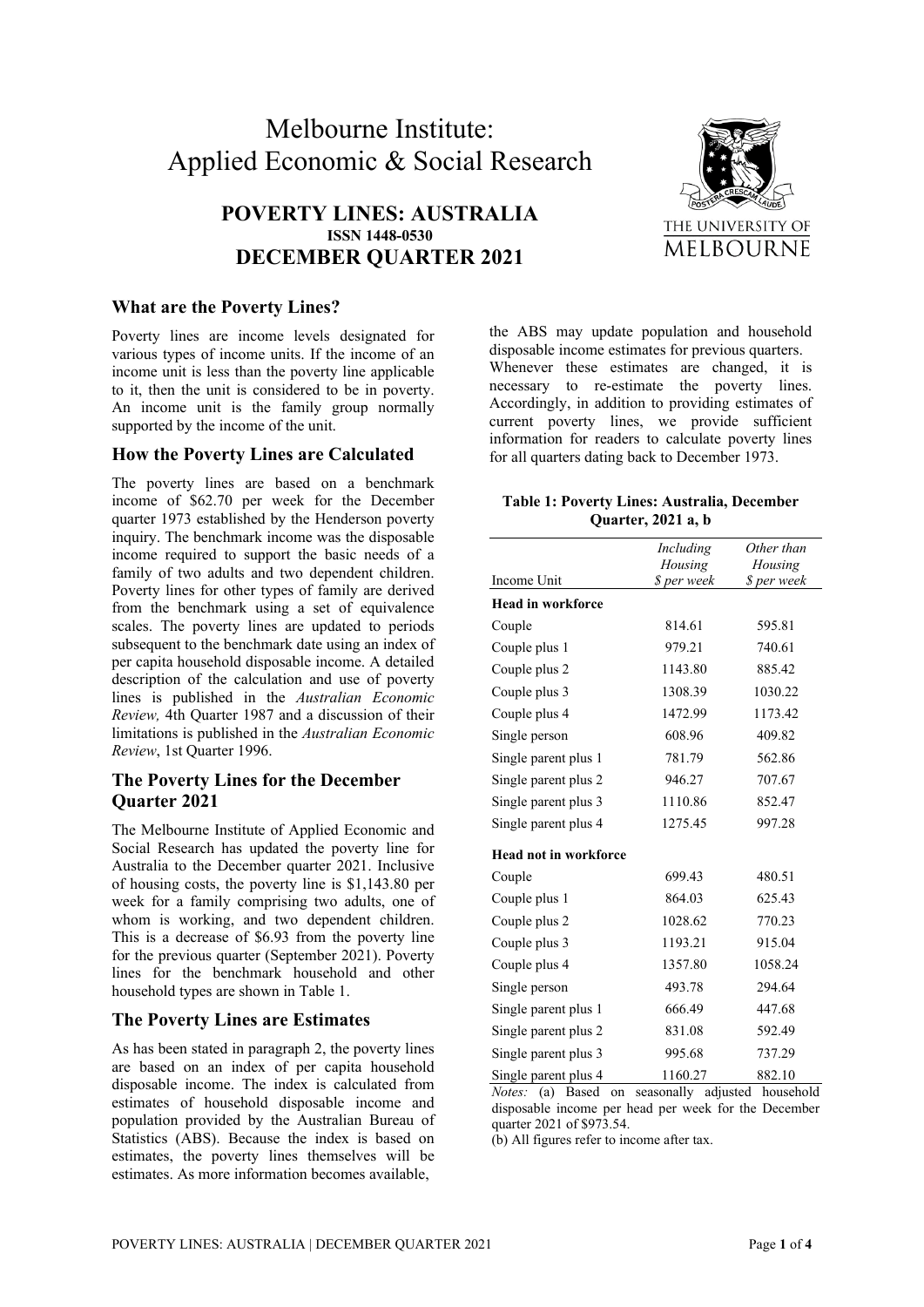## **How to calculate poverty lines for other quarters**

Table 2 shows the estimated per capita household disposable income for all quarters between September 1973 and December 2021. This table may be used to calculate poverty lines for any quarter within this period. For instance, to find the poverty line for the June quarter 1996 for any household type,

multiply the current value of its poverty line by the ratio of per capita household disposable income in the June quarter 1996 to that in the current quarter; that is, the poverty line for a benchmark household in June 1996 would be  $1,143.80 \times 346.11 / 973.54$  $=$  \$406.64

| Table 2: Seasonally adjusted household disposable income (HDI) (\$ per week per head) |  |  |  |  |  |
|---------------------------------------------------------------------------------------|--|--|--|--|--|
|                                                                                       |  |  |  |  |  |

|         | September | December | March  | June   |         | September | December                                              | March  | June   |
|---------|-----------|----------|--------|--------|---------|-----------|-------------------------------------------------------|--------|--------|
| 1973/74 | 53.37     | 54.33    | 56.53  | 60.93  | 2009/10 | 665.07    | 675.05                                                | 684.75 | 688.46 |
| 1974/75 | 61.94     | 66.28    | 70.26  | 71.49  | 2010/11 | 701.83    | 720.00                                                | 733.10 | 735.50 |
| 1975/76 | 73.40     | 75.96    | 77.54  | 79.64  | 2011/12 | 744.66    | 754.75                                                | 748.25 | 763.30 |
| 1976/77 | 85.60     | 87.39    | 88.80  | 90.39  | 2012/13 | 745.94    | 757.68                                                | 767.89 | 768.44 |
| 1977/78 | 90.68     | 94.04    | 97.81  | 98.57  | 2013/14 | 774.90    | 787.17                                                | 791.96 | 801.31 |
| 1978/79 | 103.18    | 104.80   | 108.62 | 110.05 | 2014/15 | 803.75    | 809.60                                                | 807.88 | 817.45 |
| 1979/80 | 111.43    | 114.14   | 117.88 | 122.66 | 2015/16 | 816.84    | 808.01                                                | 810.36 | 817.21 |
| 1980/81 | 124.90    | 129.31   | 131.36 | 136.44 | 2016/17 | 819.89    | 820.13                                                | 824.92 | 824.40 |
| 1981/82 | 139.41    | 145.03   | 147.41 | 153.98 | 2017/18 | 825.04    | 837.51                                                | 841.07 | 845.06 |
| 1982/83 | 154.94    | 159.22   | 162.82 | 159.75 | 2018/19 | 848.73    | 856.16                                                | 861.93 | 861.75 |
| 1983/84 | 172.55    | 172.50   | 176.25 | 180.01 | 2019/20 | 886.28    | 880.08                                                | 893.21 | 923.38 |
| 1984/85 | 180.08    | 184.57   | 189.12 | 190.47 | 2020/21 | 953.75    | 928.22                                                | 938.16 | 934.08 |
| 1985/86 | 193.62    | 200.57   | 203.85 | 205.62 | 2021/22 | 979.90    | 973.54                                                |        |        |
| 1986/87 | 207.69    | 212.98   | 212.16 | 218.52 |         |           | Sources: ABS, National Accounts (Cat. No. 5206.0),    |        |        |
| 1987/88 | 224.09    | 222.60   | 231.10 | 236.58 |         |           | December 2021; ABS, Australian Demographic Statistics |        |        |
| 1988/89 | 238.00    | 248.43   | 257.17 | 264.61 |         |           | (Cat. No. 3101.0), September Quarter 2021.            |        |        |
| 1989/90 | 262.14    | 278.54   | 282.34 | 283.47 |         |           |                                                       |        |        |
| 1990/91 | 284.10    | 292.07   | 284.32 | 287.29 |         |           |                                                       |        |        |
| 1991/92 | 289.70    | 288.81   | 294.44 | 294.23 |         |           |                                                       |        |        |
| 1992/93 | 299.64    | 298.45   | 300.08 | 303.72 |         |           |                                                       |        |        |
| 1993/94 | 300.73    | 304.59   | 311.42 | 318.78 |         |           |                                                       |        |        |
| 1994/95 | 316.99    | 321.64   | 325.14 | 325.52 |         |           |                                                       |        |        |
| 1995/96 | 332.73    | 337.07   | 341.01 | 346.11 |         |           |                                                       |        |        |
| 1996/97 | 348.41    | 354.04   | 356.97 | 361.32 |         |           |                                                       |        |        |
| 1997/98 | 362.61    | 363.76   | 361.31 | 364.27 |         |           |                                                       |        |        |
| 1998/99 | 370.92    | 366.25   | 369.80 | 385.27 |         |           |                                                       |        |        |
| 1999/00 | 385.49    | 391.57   | 396.80 | 390.30 |         |           |                                                       |        |        |
| 2000/01 | 425.65    | 413.13   | 421.01 | 428.54 |         |           |                                                       |        |        |
| 2001/02 | 437.92    | 454.47   | 453.61 | 436.06 |         |           |                                                       |        |        |
| 2002/03 | 445.29    | 447.95   | 456.38 | 460.64 |         |           |                                                       |        |        |
| 2003/04 | 464.60    | 475.33   | 482.88 | 501.55 |         |           |                                                       |        |        |
| 2004/05 | 495.76    | 508.94   | 513.10 | 525.40 |         |           |                                                       |        |        |
| 2005/06 | 527.35    | 525.48   | 534.27 | 538.14 |         |           |                                                       |        |        |
| 2006/07 | 561.25    | 569.70   | 578.26 | 594.21 |         |           |                                                       |        |        |
| 2007/08 | 596.83    | 608.86   | 622.97 | 629.05 |         |           |                                                       |        |        |
| 2008/09 | 635.32    | 676.04   | 663.13 | 686.04 |         |           |                                                       |        |        |

2008/09 635.32 676.04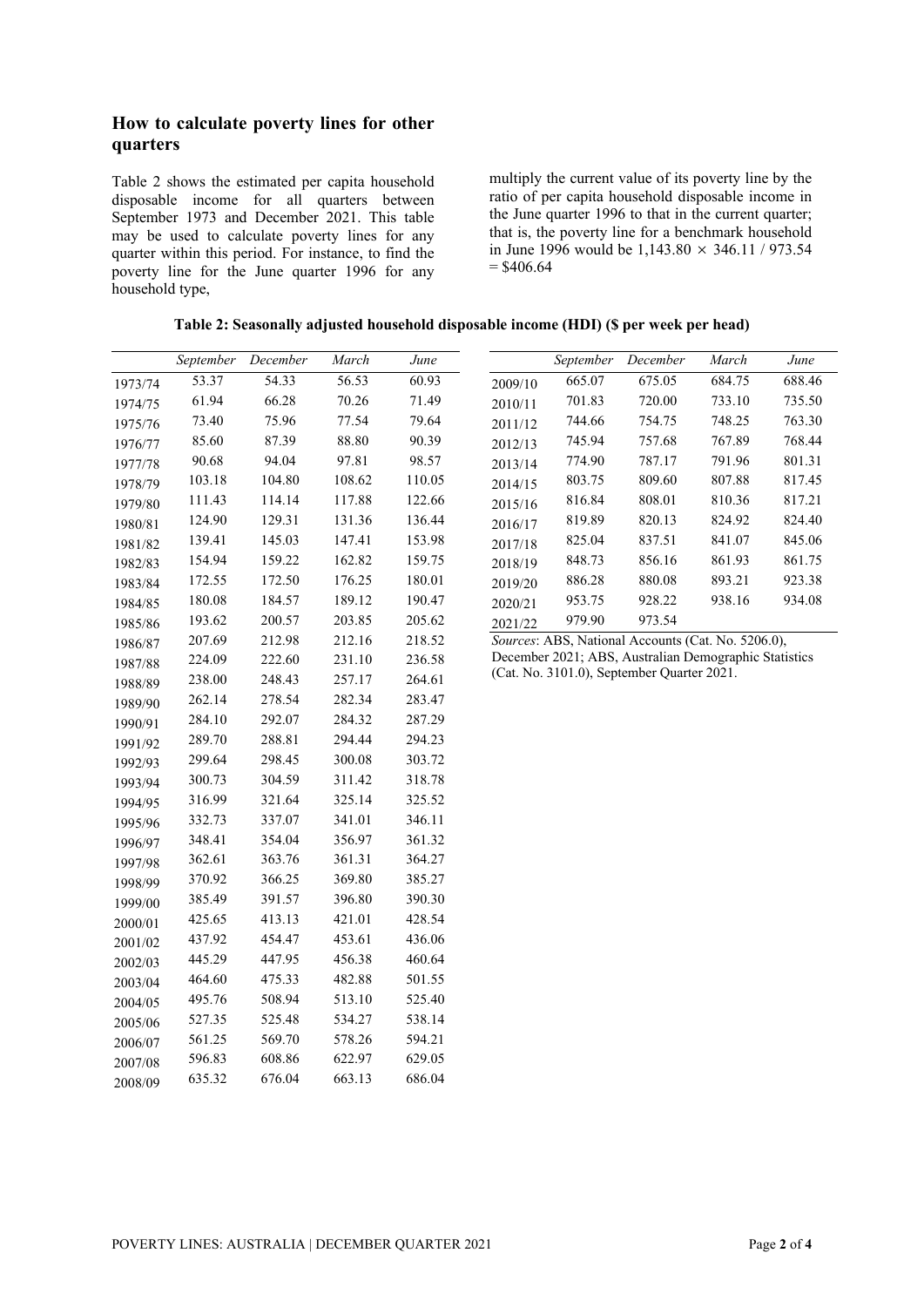#### **Relative poverty and the cost of living**

Updating poverty lines according to changes in per capita household disposable income means that the poverty lines are *relative* measures of poverty. As real incomes in the community rise, so too will the poverty lines. The value of the poverty lines will therefore be reasonably stable relative to general standards of living, but may change relative to the cost of living.

An alternative method for updating poverty lines is to use a cost-of-living index, such as the ABS Consumer Price Index (CPI). Poverty lines generated in this way are *absolute* measures of poverty. The real purchasing power of the income at the poverty line is maintained, but it may change in comparison to general standards of living.

Table 3 compares annual movements in the poverty line for the benchmark income unit between 1973/74 and 2020/21 updated in these two ways. The table shows that, by 2020/21, an income unit whose income was adjusted to match movements in average household disposable income would have 89.5 per cent *more* income than one whose income was adjusted to match movements in consumer prices. Put another way, the real purchasing power of the income at the poverty line rose by 89.5 per cent between 1973/74 and 2020/21.

**Table 3: Comparison of poverty line updated using HDI per head and poverty line updated using the CPI**

|         | Poverty line (\$/week) for  |       |                   |                             | Poverty line (\$/week) for |                |                                                         |
|---------|-----------------------------|-------|-------------------|-----------------------------|----------------------------|----------------|---------------------------------------------------------|
|         | benchmark family updated by |       |                   | benchmark family updated by |                            |                |                                                         |
| Year    | HDI per head                | CPI   | Difference $(\%)$ | Year                        | HDI per head               | CPI            | Difference (%)                                          |
| 1973/74 | 66.1                        | 66.1  | $\mathbf{0}$      | 2007/08                     | 721.9                      | 448.7          | 60.9                                                    |
| 1974/75 | 79.3                        | 77.4  | 2.5               | 2008/09                     | 781.5                      | 455.1          | 71.7                                                    |
| 1975/76 | 90.0                        | 86.7  | 3.8               | 2009/10                     | 797.0                      | 469.3          | 69.8                                                    |
| 1976/77 | 103.4                       | 98.5  | 5.1               | 2010/11                     | 849.0                      | 485.9          | 74.7                                                    |
| 1977/78 | 111.9                       | 106.3 | 5.3               | 2011/12                     | 884.4                      | 491.8          | 79.8                                                    |
| 1978/79 | 125.3                       | 115.6 | 8.4               | 2012/13                     | 892.9                      | 503.6          | 77.3                                                    |
| 1979/80 | 136.9                       | 128.3 | 6.7               | 2013/14                     | 926.8                      | 518.8          | 78.7<br>80.6                                            |
| 1980/81 | 153.3                       | 139.1 | 10.2              | 2014/15<br>2015/16          | 951.3<br>955.3             | 526.6<br>532.0 | 79.6                                                    |
| 1981/82 | 172.1                       | 154.3 | 11.5              | 2016/17                     | 966.1                      | 542.3          | 78.2                                                    |
| 1982/83 | 187.0                       | 171.5 | 9.1               | 2017/18                     | 983.6                      | 553.6          | 77.7                                                    |
| 1983/84 | 206.0                       | 178.3 | 15.5              | 2018/19                     | 1,007.0                    | 562.4          | 79.1                                                    |
| 1984/85 | 218.6                       | 190.1 | 15.0              | 2019/20                     | 1,052.4                    | 560.4          | 87.8                                                    |
| 1985/86 | 236.1                       | 206.2 | 14.5              | 2020/21                     | 1,102.7                    | 582.0          | 89.5                                                    |
| 1986/87 | 250.1                       | 225.3 | 11.0              |                             |                            |                | Sources: Melbourne Institute, Poverty Lines: Australia; |
| 1987/88 | 268.6                       | 241.5 | 11.2              |                             |                            |                | ABS, Consumer Price Index (Cat. No. 6401.0), March      |
|         | 296.1                       | 259.6 | 14.1              | 2022.                       |                            |                |                                                         |
| 1988/89 | 325.0                       | 279.7 | 16.2              |                             |                            |                |                                                         |
| 1989/90 | 337.1                       | 289.0 | 16.6              |                             |                            |                |                                                         |
| 1990/91 | 342.8                       | 292.5 | 17.2              |                             |                            |                |                                                         |
| 1991/92 |                             |       |                   |                             |                            |                |                                                         |
| 1992/93 | 353.0                       | 297.8 | 18.5              |                             |                            |                |                                                         |
| 1993/94 | 362.9                       | 303.2 | 19.7              |                             |                            |                |                                                         |
| 1994/95 | 378.7                       | 316.9 | 19.5              |                             |                            |                |                                                         |
| 1995/96 | 398.6                       | 326.7 | 22.0              |                             |                            |                |                                                         |
| 1996/97 | 417.3                       | 327.7 | 27.3              |                             |                            |                |                                                         |
| 1997/98 | 426.5                       | 330.2 | 29.2              |                             |                            |                |                                                         |
| 1998/99 | 438.3                       | 333.6 | 31.4              |                             |                            |                |                                                         |
| 1999/00 | 459.4                       | 343.9 | 33.6              |                             |                            |                |                                                         |
| 2000/01 | 495.9                       | 365.0 | 35.9              |                             |                            |                |                                                         |
| 2001/02 | 523.4                       | 375.2 | 39.5              |                             |                            |                |                                                         |
| 2002/03 | 531.7                       | 385.0 | 38.1              |                             |                            |                |                                                         |
| 2003/04 | 565.2                       | 394.8 | 43.2              |                             |                            |                |                                                         |
| 2004/05 | 600.1                       | 404.6 | 48.3              |                             |                            |                |                                                         |
| 2005/06 | 624.2                       | 420.8 | 48.3              |                             |                            |                |                                                         |

2006/07 676.6 429.6 57.5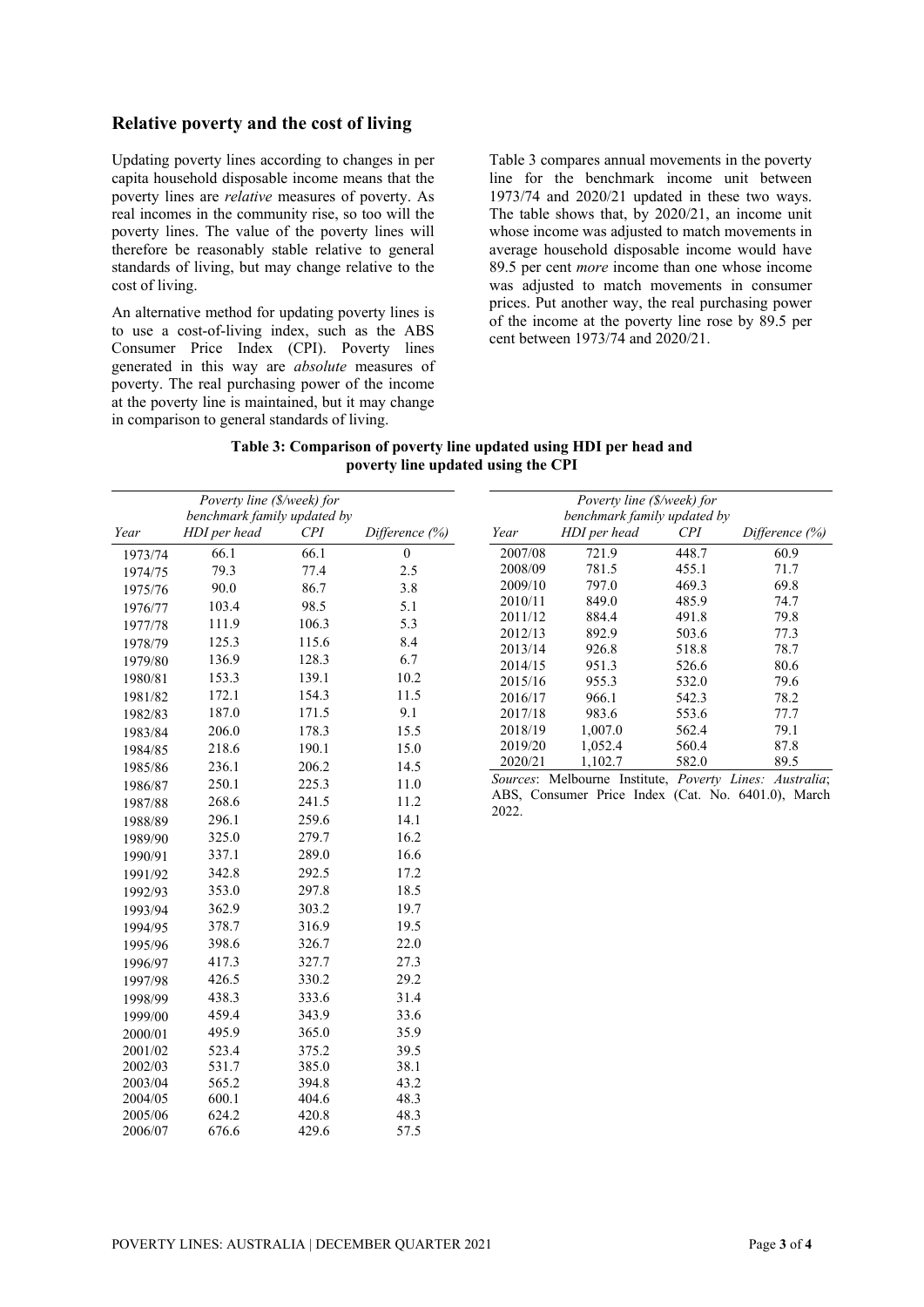## **Comparison of the poverty lines with income support payments**

In Table 4 we compare the poverty lines with maximum welfare payments in the December 2021 quarter for various family types. The reported payment levels are for 'standard' situations (excluding, for example, supplementary benefits for remote areas)

and take no account of non-cash benefits to which many recipients are entitled. Non-cash benefits include concessions for health and welfare services, housing, transport, education and other goods and services.

| Table 4: Comparison of Henderson Poverty Lines with the income of adults             |
|--------------------------------------------------------------------------------------|
| who receive maximum welfare payments and have no other income, December Quarter 2021 |
| (Per capita household disposable income $= $973.54$ per week)                        |

|                                                           | Basic                 | Basic<br>Payment of      | Family<br>Tax  | Family<br>Tax            |              |                   |                   |
|-----------------------------------------------------------|-----------------------|--------------------------|----------------|--------------------------|--------------|-------------------|-------------------|
|                                                           | Payment of            | Person 2                 | <b>Benefit</b> | <b>Benefit</b>           | Rent         | Total             | Poverty           |
|                                                           | Person 1 <sup>g</sup> | (Partner) <sup>g</sup>   | Part A         | Part B                   | Assistance   | Income $h$        | Line <sup>i</sup> |
| Couple                                                    |                       |                          |                |                          |              |                   |                   |
| Allowee <sup>a</sup>                                      | 290.60                | 290.60                   |                |                          | 67.30        | 648.50            | 814.61            |
| Pensioner <sup>b</sup>                                    | 364.65                | 364.65                   |                | $\overline{\phantom{a}}$ | 67.30        | 796.60            | 699.43            |
| Couple with 1 child $\circ$                               | 290.60                | 290.60                   | 97.37          | 21.19                    | 84.00        | 783.76            | 979.21            |
| 2 children                                                | 290.60                | 290.60                   | 194.74         | 21.19                    | 84.00        | 881.13            | 1,143.80          |
| 3 children                                                | 290.60                | 290.60                   | 292.11         | 46.12                    | 94.85        | 1,014.28          | 1,308.39          |
| 4 children                                                | 290.60                | 290.60                   | 418.74         | 46.12                    | 94.85        | 1,140.91          | 1,472.99          |
| Single adult                                              |                       |                          |                |                          |              |                   |                   |
| Allowee <sup>d</sup>                                      | 319.15                |                          |                |                          | 71.40        | 390.55            | 608.96            |
| Pensioner <sup>e</sup>                                    | 483.75                |                          |                |                          | 71.40        | 555.15            | 493.78            |
| Single with 1 child $f$                                   | 424.70                | $\overline{\phantom{0}}$ | 97.37          | 57.75                    | 84.00        | 663.82            | 666.49            |
| 2 children                                                | 424.70                | $\overline{\phantom{0}}$ | 194.74         | 57.75                    | 84.00        | 761.19            | 831.08            |
| 3 children                                                | 424.70                | $\overline{\phantom{0}}$ | 292.11         | 82.67                    | 94.85        | 894.33            | 995.68            |
| 4 children                                                | 424.70                | $\overline{\phantom{0}}$ | 418.74         | 82.67                    | 94.85        | 1.020.96          | 1.160.27          |
| Source <sup>2</sup><br>Guide<br>$\cdot$ A<br>$f_{\Omega}$ | Australian            | Government               | Payments'      | miblished                | online<br>hv | the<br>Australian | Government<br>-at |

*Source:* 'A Guide to Australian Government Payments', published online by the Australian Government at [www.servicesaustralia.gov.au.](http://www.servicesaustralia.gov.au/) The publication provides details of eligibility criteria and rates of payment for all income support and non-income support payments made by Centrelink on behalf of the Department of Social Services, the Department of Agriculture, Water and the Environment and the Department of Education, Skills and Employment. The welfare payments data in this table are for the period 20 September 2021 to 31 December 2021.

*Notes:* 

<sup>a</sup> A couple without children receiving Allowances is assumed to be receiving JobSeeker Payment.<br><sup>b</sup> A couple without children receiving Pensions is assumed to be receiving the Age Pension or Disability Support Pension.

 $^{\circ}$  A couple with children receiving Allowances is assumed to be receiving JobSeeker Payment or Parenting Payment Partnered.<br> $^{\circ}$  A single person receiving an Allowance is assumed to be receiving JobSeeker Payment.

 $\epsilon$  A single person receiving a Pension is assumed to be receiving the Age Pension or the Disability Support Pension.

<sup>f</sup> A single parent is assumed to be receiving Parenting Payment Single.

<sup>g</sup> All basic payments for Pensioners include the maximum applicable Pension Supplement.

h Total income is the sum of allowances, pensions and benefits for persons who have no other income. Income figures do not include Clean Energy Advance payments. To be comparable with the poverty lines, total income reported should be net of personal income tax. However, allowing for offsets/rebates, no income tax would be payable for welfare recipients who received no other income. Hence, direct comparisons of total income with the poverty lines are valid.

<sup>i</sup> Poverty lines for single persons and married couples with up to four children are shown here, inclusive of housing costs. For recipients of allowances, the income unit head is assumed to be in the workforce, since recipients of the most common allowance, JobSeeker Payment, are usually required to search for employment to be eligible for payment. For pensioners and single-parent families, costs are based on poverty lines for income units where the head is not in the workforce.

**05 May 2022**